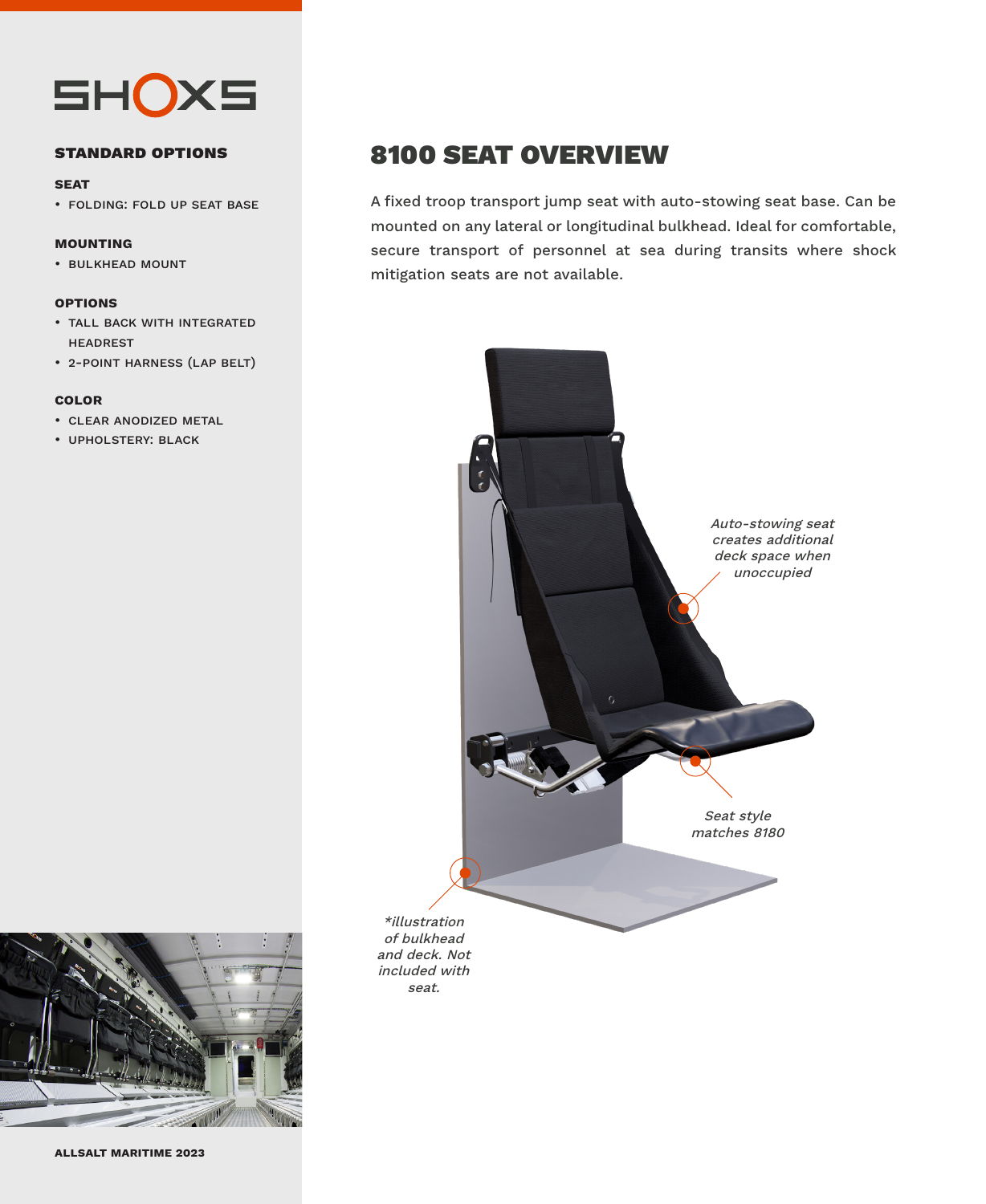# 8100



### SPECIFICATIONS: SHOXS 8100

| <b>SUSPENSION TRAVEL</b> | Fixed                                                        |
|--------------------------|--------------------------------------------------------------|
| <b>BASE WEIGHT</b>       | 5.8 kg / 13 lb                                               |
| <b>MATERIAL</b>          | CNC Aluminum, 316 SS                                         |
| <b>FINISH</b>            | Hard Anodized: Aluminum                                      |
| <b>UPHOLSTERY</b>        | Waterproof Marine Vinyl, UV Stable and Mold Resistant, Black |